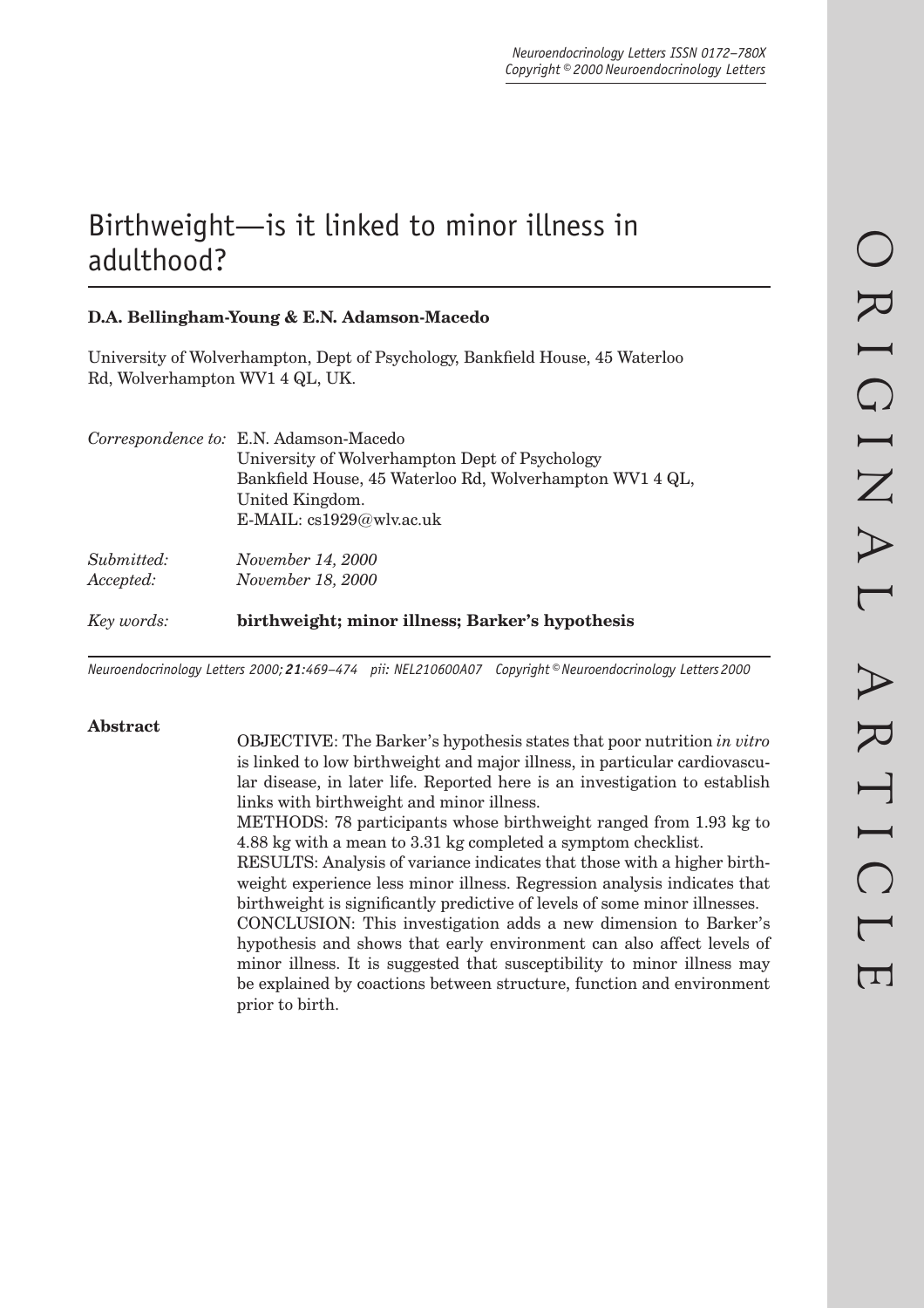## **Introduction**

Babies are born in different sizes and forms. Size at birth is determined by coactions between the intrauterine environment and the fetal genome. The association between birthweight and later major disease such as coronary heart disease (CHD) has been confirmed by epidemiological studies [1]. However, the association of size at birth and minor illness, which is the main aim of our study, has not been hitherto investigated. Our interest is on a size of birth which has not attracted systematic investigation, i.e. babies born between 2.5 kg and 3.31 kg and the association with minor illness.

The relatively new interdisciplinary science of psychoneuroimmunology or PNI has been described as the relationship between behavioral, neuroendocrine and immune functions [2]. PNI investigates coactions and interactions between psychological and physiological factors, seeking to understand pathways between these systems. Minor illnesses such as the common cold, upper respiratory tract infection (URT) and 'flu' have frequently been investigated in psychoneuroimmunological research [3].

## **The baby in the womb:** *in utero* **coactions**

Gottlieb's [4] theory of experiential canalization defends that epigenesis is probabilistic and views the individual as an "emergent, coactional, hierarchical system." The consequence of horizontal (e.g. cell to cell) and vertical (e.g. cell to environment) is the emergence of new structural and functional properties [5].

Examples of these new structural and functional properties are reported by Gupta [6] who discusses how hormones in pregnancy influence fetal and childhood development with the concept that hormones and neurotransmitters affect personality and physiology. Exposure of the fetus to maternal secretion of higher or lower levels of various hormones can effect fetal and neonatal brain development that may cause significant changes in adulthood. He presents evidence (from human and animal studies) suggesting that an imbalance of fetal neurotransmitter production can influence later life, e.g. possible gender identity influences, sterility in male rats, and anxious and depressed behavior in animals. Also, low secretions of hormones and neurotransmitters produced by the central nervous system and pineal gland can affect the immune system and leave person susceptible to many infections.

A further example of new structural and functional properties can be seen in the relationship between fetal and placental development. At an early stage, an embryo is comprised of two groups of cells. The outer cell mass develops into the placenta while the inner cell mass becomes the fetus. Distribution of cells between the two masses have been shown to be influenced by nutrition and hormones [7], and it appears that even short periods of under nutrition may permanently change bodily function and structure [1].

Nathanielsz [8] suggests that in an unfavorable environment the developing baby makes attempts to compensate for deficiencies. Following compensation, birthweight may be normal or only slightly decreased; however, the compensatory effort carries a price. Studies investigating the consequence of these early life coactions and changes in function and structure in later life will be discussed in the next sections.

## **Early environment and later disease**

## *Epidemiological studies*

Using archive material, Barker [1] reports a number of associations between birthweight and disease in later life. These associations are found independently of social group, behaviors such as smoking or maternal size and age. Furthermore, Barker reports that these associations between birthweight and CHD have been confirmed by studies in the UK, USA, and South India. One such study showed that it is people who are small at birth because they failed to grow, rather than being born too early, who are at increased risk of disease [9].

The association between birthweight and CHD is paralleled by trends in other major disease, i.e. hypertension and non-insulin dependent diabetes. For example, there is a higher incidence of non-insulin dependent diabetes in people who were small at birth but obese as adults [10, 11]. Evidence suggests the reason for this is that poor fetal growth results in reduced number of pancreatic β cells and a reduced capacity to make insulin.

Similarly, the association between birthweight and raised blood pressure has been extensively demonstrated in both adults and children [12]. Possible mechanisms for this association have been attributed to the effects of maternal glucocorticoid hormones [13, 14]. Also, expansion of the placenta has been associated with hypertension in later life. In one study [15] blood pressure was correlated with placental weight, with the highest blood pressure being in those who in fetal life allocated a greater proportion of resources to placental development than their own growth. Placental enlargement has also been associated with impaired glucose tolerance, disordered blood coagulation and CHD [1].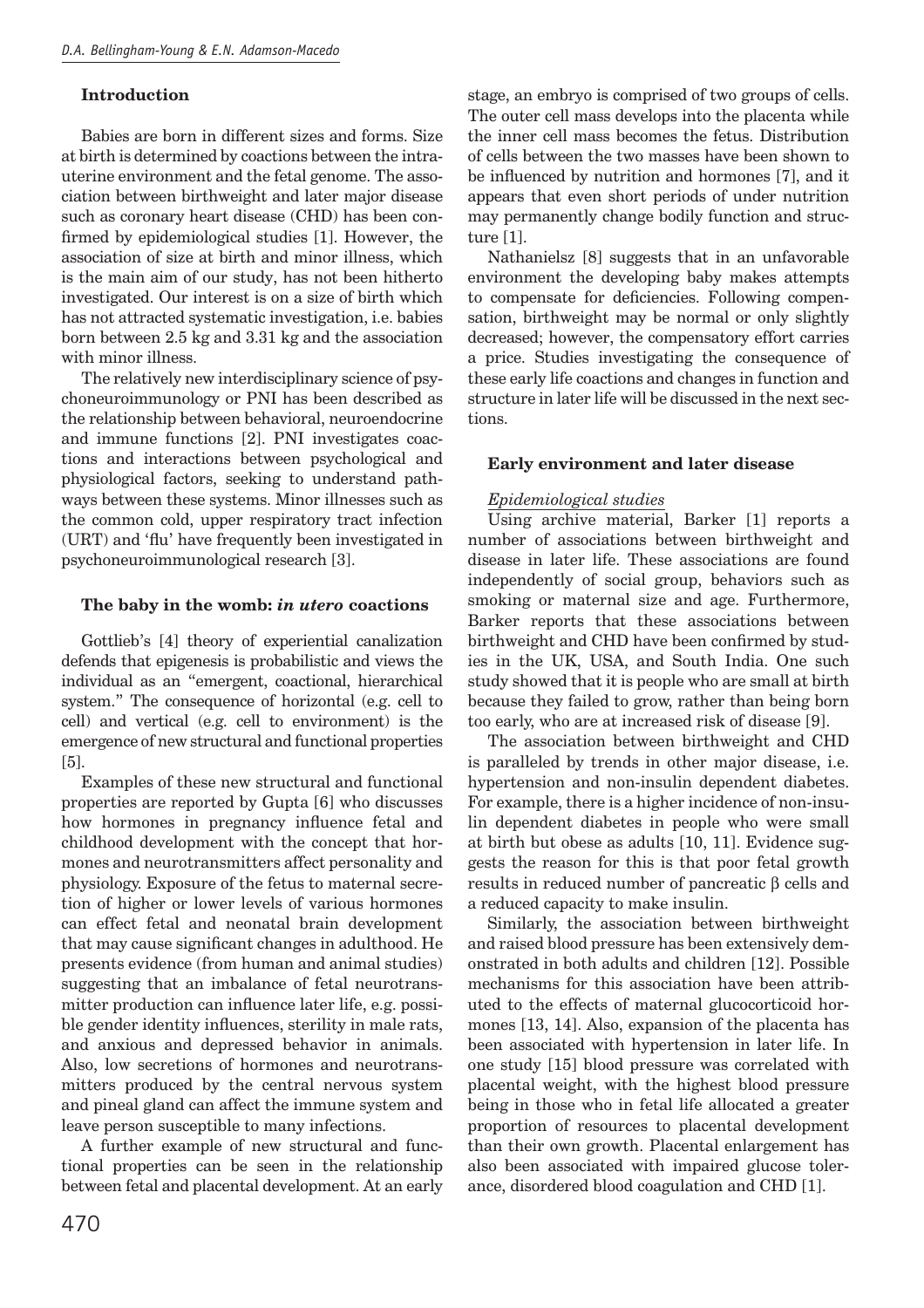## *Comparative studies*

Barker [1, 16] and Schmidt [17] report that in animal experiments, under nutrition *in utero* is associated with a number of health deficits including the reduction of immune functions. In animals poor nutrition can impair fetal growth at critical stages and permanently damage a range of organs such as the endocrine pancreas and liver.

Modest glucocorticoid excess has been shown to retard fetal growth and program for raised blood pressure. Excess may be a result of feto-placental stress or deficiency of the placental enzyme, which protects the fetus from the mothers' glucocorticoids. This deficiency has been experimentally induced in rats by under nutrition. In sheep, under nutrition in early pregnancy leads to placental enlargement, thought to be an adaptation to extract more nutrients, the effects of which have been identified in the previous section on epidemiological studies.

### **Minor illness**

Minor illnesses have been subject to a number of investigations in psychoneuroimmunology research for a number of reasons. Firstly, they are particularly susceptible to psychological influence  $[18, 19,$ 20]. Secondly, they are common in the general population which allows study of small groups over a short period of time as opposed to lengthy studies involving large numbers of participants. Finally, retrospective self reports of minor illnesses over a period of up to three months have been shown to be stable and reliable.

#### **This study**

Literature reviewed suggests that emergent altered structure and function following unfavorable intrauterine coactions carry a price of increased susceptibility to major disease in later life. Barker's hypotheses [1] that poor nutrition *in vitro* permanently affects the fetus, resulting in LBW and disease in later life. Nathanielsz further suggests that even babies who are not officially LBW may also be programed for ill health.

It is generally recognised that LBW is 2.5 kg and under. Classification of normal birthweight, however, is somewhat more difficult, as Barker [1] writes. The diversity of size of human babies after normal pregnancies is remarkable; this diversity is essentially determined by the intrauterine environment.

The central nervous system and pineal gland produce a large number of hormones, any alteration in the synthesis or secretion of which can leave a person more susceptible to many infections [6]. Black [21] reviewed studies of psychoneuroimmunolgy which indicated that mutual interactions exist between the central nervous system and the immune system. We have cited studies which indicate the link between fetal environment and secretion of hormones and neurotransmitters, which can result in lowered immune function. Nevertheless, studies investigating the consequences of the relationship between size at birth and adult minor illness has hitherto not been investigated. We hypothesis that those with a lower birthweight will report more minor illness symptom days.

### **Methods**

#### *Design*

Data were collected as part of a larger study. In the demographic details, participants were asked to state their birthweight, with an option of "don't know." This is a retrospective design, with participants reporting symptoms for the previous month.

#### *Participants*

An opportunity sample of 78 students (67 female, 15 male) with a mean age 25.33, standard deviation 8.96, took part in study. The sample was taken from a larger study, where participants were asked to either give their birthweight or state that they did not know.

Birthweight ranged from 1.93 kg to 4.88 kg., as this study is interested in participants who are not officially low birthweight. Those under  $2.5$  kg were excluded. The remaining 75 had a mean birthweight of 3.4 kg., median of 3.31 kg., and mode 3.18 kg.

#### *Hypothesis*

As immune function is one of the systems to be affected by intrauterine environment, it is anticipated that those with a lower birthweight will report more minor illness symptoms.

#### *Measurements: Minor illness symptom checklist*

The symptom checklist used here was developed by the author from other studies, Evans and Edgerton [18, 19] and Reifman, Bierinat, and Lang, [22]. It measures minor illness in eight categories: Common cold or upper respiratory tract infection (URT), digestive illness, skeletal problems, cough and sore throat, sinus problems, allergic reactions, sleep problems and miscellaneous illness.

Common cold or URT symptoms are as used by Evans et al. and Reifman et al. (op cite). For other minor illness categories Evans & Edgerton et al. used a seven item yes/no checklist, e.g. digestive problems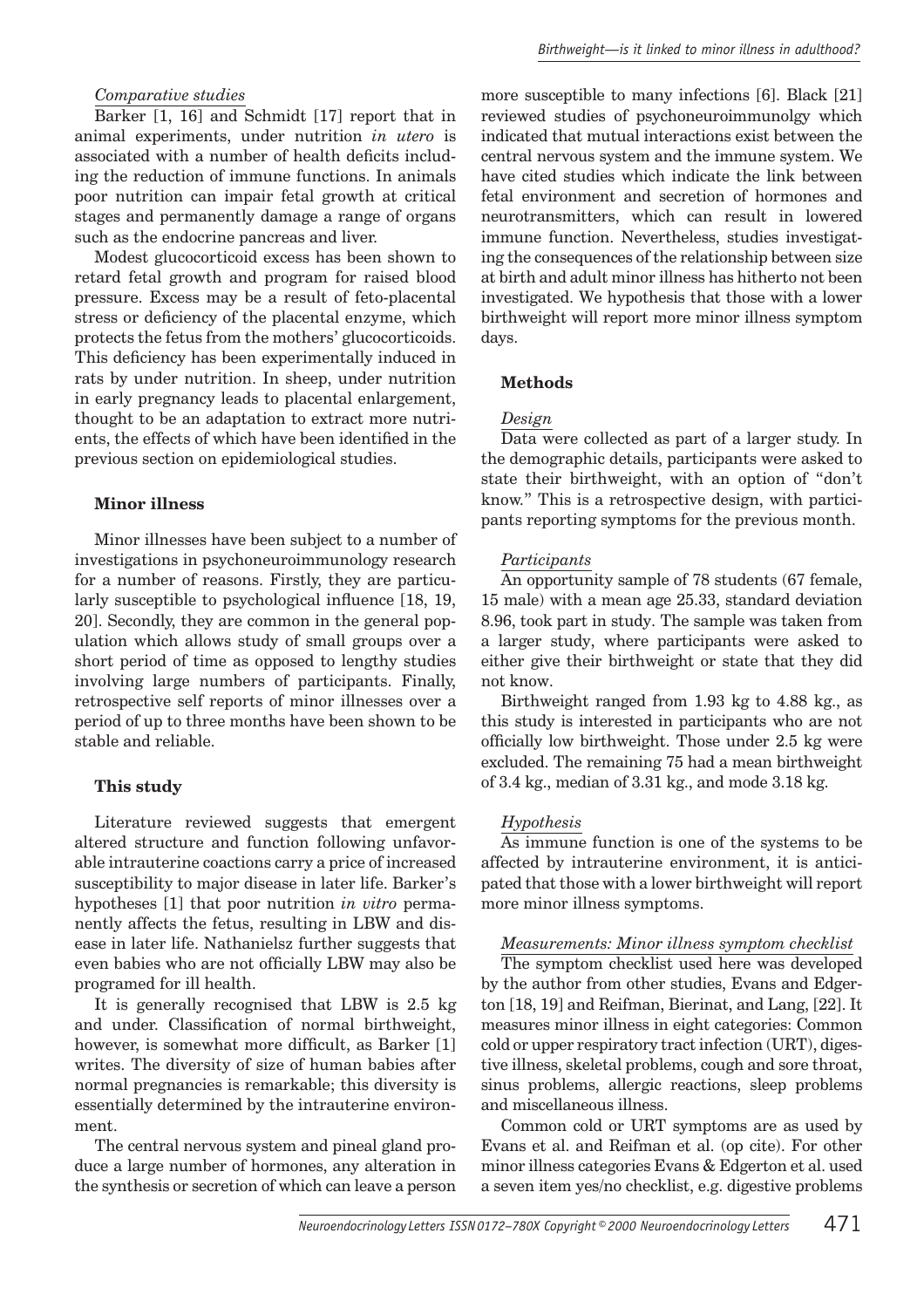were dealt with as *"have you had an acute episode of illness involving stomach, bowels or digestive system?"*  or *"Do you have an acute allergic reaction (skin weals, swelling, etc.)?"* In contrast Reifman et al. presented actual symptoms, e.g. digestive problems were presented as indigestion and diarrhea. They also recorded the number of symptom days "never, 1–2 days, 3–6 days, 7–14 days, 15 or more days." The symptom checklist used for this study adopted the measurement of symptom days and presented actual symptoms which were taken from both Evans et al. and Riefman et al. lists.

## *Data analysis*

Since the median is a measure of central value, it was used as a cutoff point to identify two groups. Group 1 with a birthweight below the median of 3.31 kg had 36 participants; group 2 with a birthweight above the median had 39 participants. Analysis of variance (ANOVA) was used to establish whether membership in a birthweight group can account for the variance in reports of minor illness. A series of linear regressions was carried out to identify minor illnesses that could be predicted in a membership of birthweight group.

## **Results**

Results of the ANOVA indicate that membership in a birthweight group accounts for the variance in reports of upper respiratory tract infection,  $[F (1,73) = 7.10]$ ,  $p = .009$  cough and sore throat [F (1,72) = 4.22,  $p =$ .043] sinus problems  $[F(1,71) = 5.43, p = .023]$ . Figure 1 shows the mean number of reported illness days for each birthweight group. The lower birthweight group reported a mean of 5.36 days of URT symptoms, 3.14 days cough and sore throat and 2.45 days of sinus symptoms. The higher birthweight group reported less ill-



**Fig. 1.** Mean reported days of minor illness symptom category for each birthweight groups above and below the median weight.

ness days with 3.30 days of URT symptoms, 2.07 cough and sore throat, and 1.47 of sinus symptoms.

Results of linear regression confirm that the variances revealed by the ANOVA can be predicted by membership in a birthweight group. Membership in the lower birthweight group is significantly predictive of higher incidence of URT illness ( $b = -0.29$ ,  $r^2 = 0.08$ ,  $p = 0.009$ ) cough and sore throat  $(b = -0.23, r^2 = 0.05, p = 0.043)$  and sinus problems ( $b = -0.26$ ,  $r^2 = 0.07$ ,  $p = 0.023$ ). The other minor illness categories were not statistically significant. although the trend was for the lower illness group to report more symptoms.

## **Discussion**

Results were as expected; participants with lower birthweights report more incidence of upper respiratory tract infections and sinus problems than those in the higher birthweight group. The predictive nature of this relationship is demonstrated by the regression results where membership in a higher or lower birthweight group is predictive of levels of minor illness symptoms.

These results add a new dimension to Barker's hypothesis that environment in the womb is associated with major disease and demonstrates that minor illness as well as major disease is also linked to birthweight. It supplies evidence which supports Nathanielsz' [8] concept of early programing, that even babies who were not officially low birthweight carry the health consequences of fetal compensatory actions into adulthood

PNI studies often focus on minor illnesses such as the common cold or upper respiratory tract infection (URT) as these have been shown to be particularly sensitive to psychological influence [20]. Here we are able to report that URT and other minor illness are also sensitive to birthweight. This is as expected since animal studies have shown that the immune system is affected by poor nourishment *in vitro.* Both Barker [1] and Nathanielsz [8] agree that variation in birthweight is essentially a result of the environment in the uterus. Although participants were not offi cially low birthweight, our data were able to demonstrate a linear and predictive relationship between size at birth and susceptibility to minor illness. As Nathanielsz states, birthweight may be normal or only slightly decreased. However, when a fetus diverts resources to compensate for an unfavorable environment, this compensation pays a price. It appears that prenatal growth is critical to health throughout life.

It is interesting to note that the minor illnesses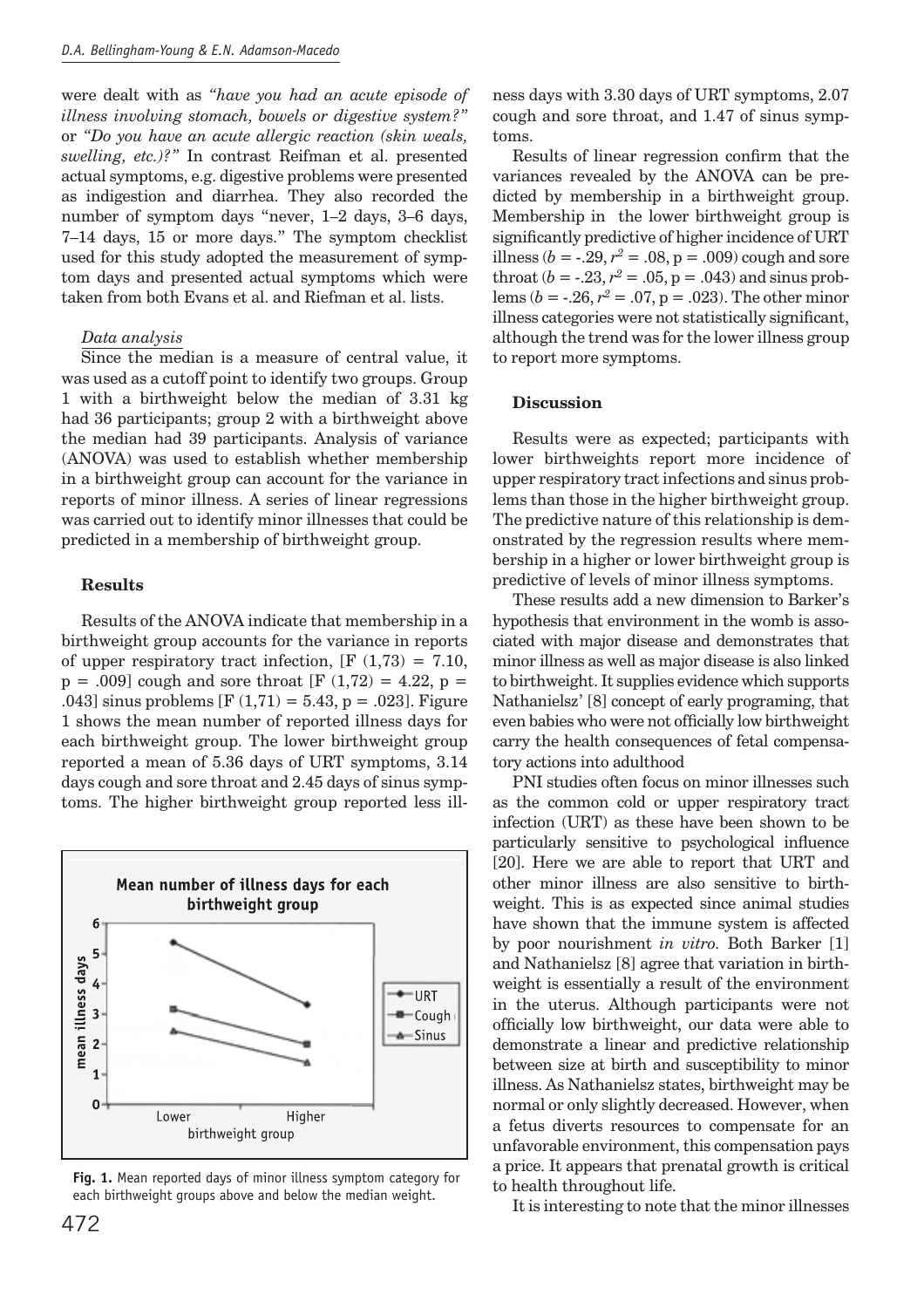predicted by birthweight are of a similar nature, i.e. common cold (URT), cough, sore throat and sinus problems. Digestive illness, skeletal problems, allergic reactions, or sleep problems were not significantly related to birthweight. This indicates that fetal compensation and early programing is not a random act, but is rather focused on specific physiological systems.

This programing may be explained by Gottlieb's theory of experiential canalization. He argues that experiential canalization is a result of horizontal (e.g. cell to cell) and vertical (e.g. cell to environment) coactions. Within this framework which embraces PNI, horizontal and vertical coactions are suggested to explain our findings. Adverse uterine environment acts upon the fetus (environment to biological structure); fetal compensation occurs affecting organs responsible for neurotransmitter production and immune system (biological structure to biological structure); reduced immune function has the effect of more minor illness symptom days in adulthood (biological structure to health outcome).

Barker's hypothesis stems from an epidemiological perspective, seeking to understand the source of disease. To paraphrase him from Schmidt [17], we have spent years trying to understand why a car is broken; now we see that we need to understand how the heart is made and why some are built like a Rolls-Royce and others like a cheap car. By applying Gottlieb's theory of experiential canalization, where he sees epigenesis as being probabilistic, i.e. not determined, then we see that all is not lost. If well cared for, a cheap car can last as long a Rolls-Royce, and if left to run without oil or maintenance, the Rolls-Royce will not last so well.

Limitations of this study are that it relies upon self report of birthweight which is subject to accuracy of information from the memory of parents and participants. However, people remember what is important to them, and participants were given the option of stating birthweight was unknown. Social factors affecting birthweight have not been considered; however, epidemiological studies have demonstrated the link between size at birth and major disease when such factors have been controlled for. Participants' lifestyle has also not been controlled for; e.g. it is not known how many of the participants were smokers. Notwithstanding this limitation, these are important first findings linking minor illness with size at birth in a group that has not been previously studied, indicating that intrauterine environment affects health on different levels, not just major disease.

Further investigation with measures of immune function and where birthweight is obtained from records, and social and behavior factors are controlled for is required. Investigation is required to understand the trend for minor illnesses found to be not significant in this study, i.e. is there a relationship that would be uncovered by replication with larger numbers, or is there some other reason why they are not affected by size at birth.

In conclusion, this study identifies links between birthweight and adult minor illness in a group that is not officially low or normal birthweight. It would be presumptuous to speculate as to the mechanisms for this; indeed that was not the aim of this study, rather it was to investigate whether or not such a relationship existed. In keeping with the Barker's hypothesis, evidence is presented to support the concept that fetal compensation programs the immune system, resulting in increased susceptibility to some minor illnesses.

#### REFERENCES

- 1 Barker DJP. Fetal nutrition and cardiovascular disease in later life. British Medical Bulletin 1997; **53**:96–108.
- 2 Solomon GF, Moos RH. Emotion, Immunity, and Disease. Archieves of General Psychiatry 1964; **11**:637-674.
- 3 Evans PD, Hucklebridge F, Clow A. Mind, Immunity and Health, the science of psychoneuroimmunology. London, New York: Free Association Books; 2000.
- 4 Gottlieb G. Experiential Canalization of Behavioural Development: Theory. Developmental Psychology 1991; **27**:4–13.
- 5 Gottlieb G. Individual Development and Evolution: The Genesis of Novel Behaviour. New York: Oxford University Press; 1992.
- 6 Gupta D. Humors and Hormones in Pregnancy: Determinants of Personality Development in the Child. International Journal of Prenatal and Perinatal Studies. 1992; **4**:1–15.
- 7 Robinson JS, Owens JA, de Barro T, et al. Maternal nutrition and fetal growth. In Ward RHT, Smith SK, Donnai D, editors. Early Fetal Growth and Development. London: Royal College of Obstretricians and Gynaecologists, 1994; 317–34.
- 8 Nathanielsz PW. Life in the womb, the origin of health and disease. Ithaca New York: Promethean Press; 1999.
- 9 Barker DJP, Osmond C, Simmonds SJ, et al. The relation of small head circumference and thinness at birth to death from cardiovascular disease in adult life. British Medical Journal 1993; **306**: 422–426.
- 10 Hales CN, Barker DJP, Clark PMS. Fetal and infant growth and impaired glucose tolerance at age 64. British Medical Journal 1991; **303**:1091–1022.
- 11 Phillips DIW, Barker DJP, Hales CN. Thinness at birth and insulin resistance in adult life. Diabetologia 1994; **37**:150–154.
- 12 Law CM, Sheill, AW. Is blood inversely related to birthweight? The strength of evidence from a systematic review of literature. Journal of Hypertens 1996; **14**:935–941.
- 13 Edwards CRW, Benediktsson R, Lindsay RD, et al. Dysfunction of placental glucocorticoid barrier link between fetal environment and adult hypertension? Lancet 1993; **341**:355–357.